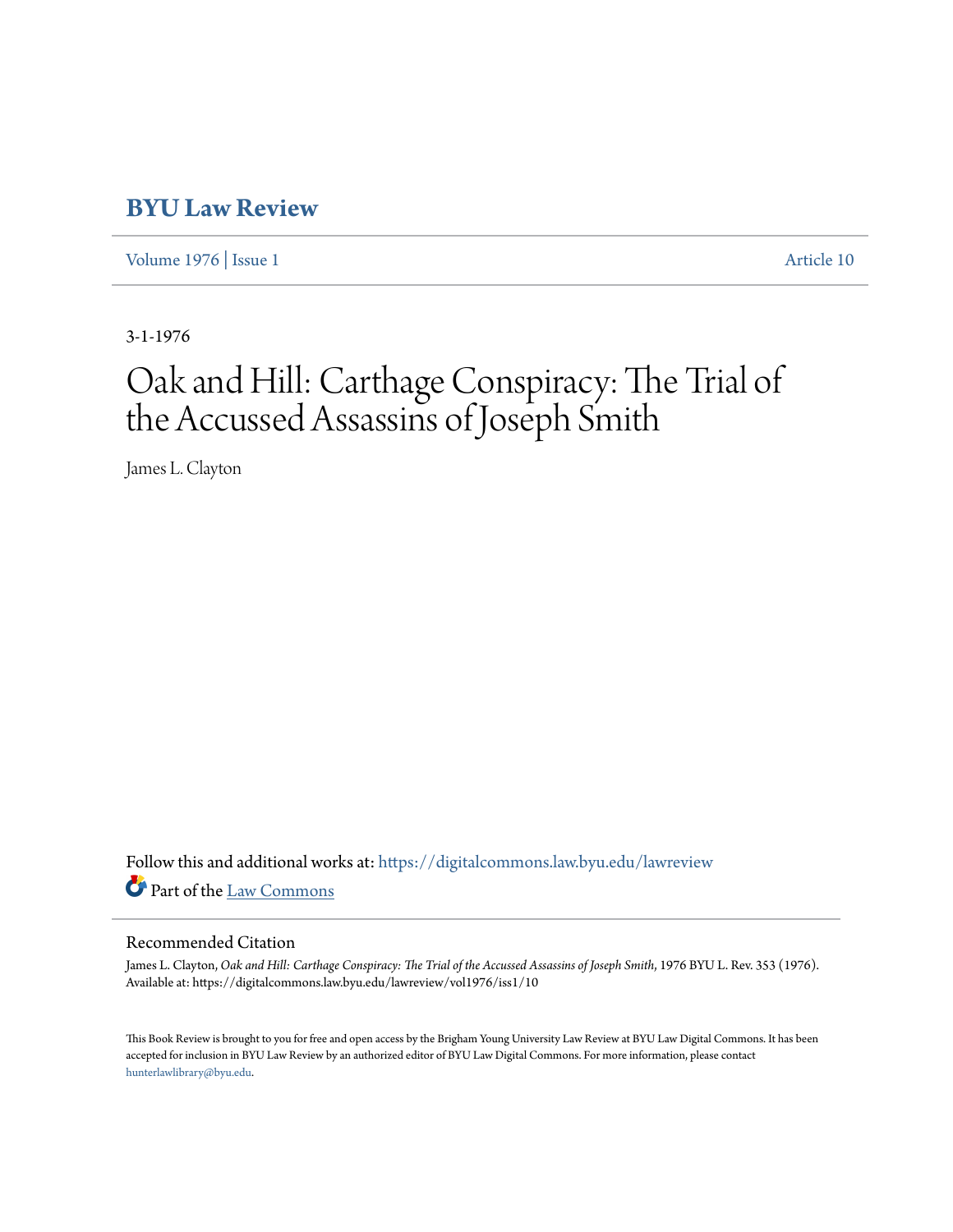## **BOOK REVIEW**

CARTHAGE CONSPIRACY: THE TRIAL OF THE ACCUSED ASSASSINS OF JOSEPH SMITH. By Dallin H. Oaks and Marvin S. Hill. Urbana, Ill.: University of Illinois Press, 1975. Pp. xiv, 248, bibliographical note, index, illustrations, footnotes, and map. \$7.95.

Except for the extensive studies of the United States Supreme Court, the literature of American legal history has been neither extensive nor highly influential. This is partly because few historians have been trained in the law and partly because lawyers and judges seldom deal with the law historically. The traditional emphasis in law school has been on legal methods and analytical skills useful for litigating cases today, rather than on understanding either the whole milieu from which legal precedents come or the law as it once was. Historians, on the other hand, have traditionally emphasized the English rather than the American legal framework, and have often found the writings of lawyers narrowly conceptual and distressingly technical. Lawyers and historians have seldom cooperated in any joint efforts to illuminate the past, and what neither did well alone rarely got done at all. This is especially true in the area of criminal justice.

Dallin Oaks and Marvin Hill's *Carthage Conspiracy* breaks sharply with this tradition. Theirs is a joint effort by a lawyer and a historian which is technically sound, historically focused, and written for the general reader. Their subject matter, fortunately, lends itself to a successful joint effort. They develop, as the central inquiry or theme of the book, the considerations that were compelling to the jury in a trial of prominent-and apparently guilty-men of the secular world accused with the assassination of two prominent but controversial religious leaders.

The brutal, although not wholly unprovoked, murder of Joseph and Hyrum Smith at Carthage, Illinois in 1844, while they were under a pledge of safety from the State, is of course the incident that led to the trial examined by Oaks and Hill. Joseph Smith, the founder and first prophet of the Church of Jesus Christ of Latter-Day Saints (Mormons), had a considerable following, and at the time of his assassination was one of America's best-known religious leaders, the mayor of the largest city in Illinois (Nauvoo), the commander of the Nauvoo militia, and a candidate for the United States Presidency. Hyrum Smith was second only to Joseph in importance among the Mormons. The accused assassins were Mark Aldrich, a former state legislator and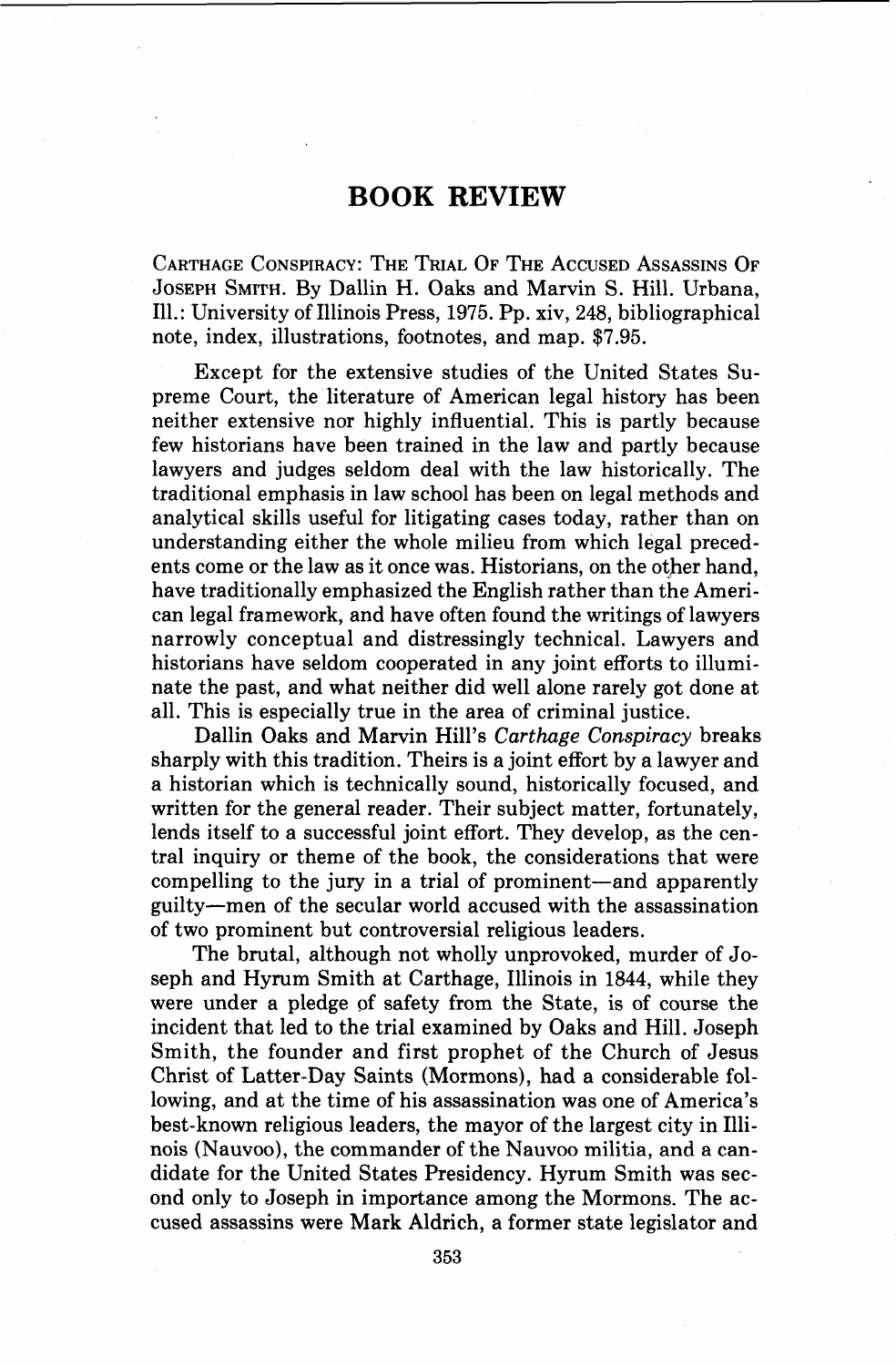a major in the Illinois militia; Jacob Davis, an Illinois state senator at the time he was indicted; William Grover, a captain in the militia and a justice of the peace; Levi Williams, a colonel in the Illinois militia and a sometime Baptist minister; and Thomas Sharp, editor of the anti-Mormon *Warsaw Signal.* 

The book discusses the general issues dividing the Mormons and the anti-Mormons and the specific events leading up to the assassination. The authors go to some length to show both why the anti-Mormons were so infuriated and how difficult it was to bring Joseph Smith to trial outside Nauvoo. The Mormons' destruction of the press of the *Nauvoo Expositor,* a clearly unjustified act, and Joseph Smith's flight to avoid arrest are frankly described, as is the fearlessness of the grand jury that indicted the most prominent of those thought to be involved in the murder. Also, the authors suggest that the conflict between Mormons and anti-Mormons was heightened by the fact that as the Mormons paid allegiance to a source of authority higher than the written laws of the state—continuous revelations from God—so, too, the accused relied on the laws of God and nature, which they believed permitted vigilantism where the secular law is too slow or weak to preserve public safety.

The trial itself is described in full, fascinating, and scholarly detail. Courtroom tactics are thoroughly analyzed, the lawyers and defendants graphically portrayed, and the reaction of the crowd and the press is well integrated. The prosecutor is portrayed as having done a dramatic but less than expert job, even considering that the audience was hostile and that most witnesses were uncooperative and probably perjured themselves.

The Carthage jury, made up of representatives of the non-Mormon, but not the anti-Mormon community, did what was expected of them. They acquitted the accused assassins, probably because they either approved of the crimes or thought the punishment too harsh. In this they were not unlike later Mormon jurors in the Territory of Utah who also refused to convict their neighbors accused of practicing polygamy. Utah legend to the contrary, the book indicates that these accused assassins, following their acquittal, did not suffer divinely inflicted ignomy and afflictions but rather enjoyed notable careers, both locally and nationally.

One puts this book down with a strong conviction that the accused were guilty as charged, but that our jury system is simply not capable of rendering "justice" under all circumstances, particularly when the "sensible men" of the community are all arrayed on the side of the accused and civil war lurks as a real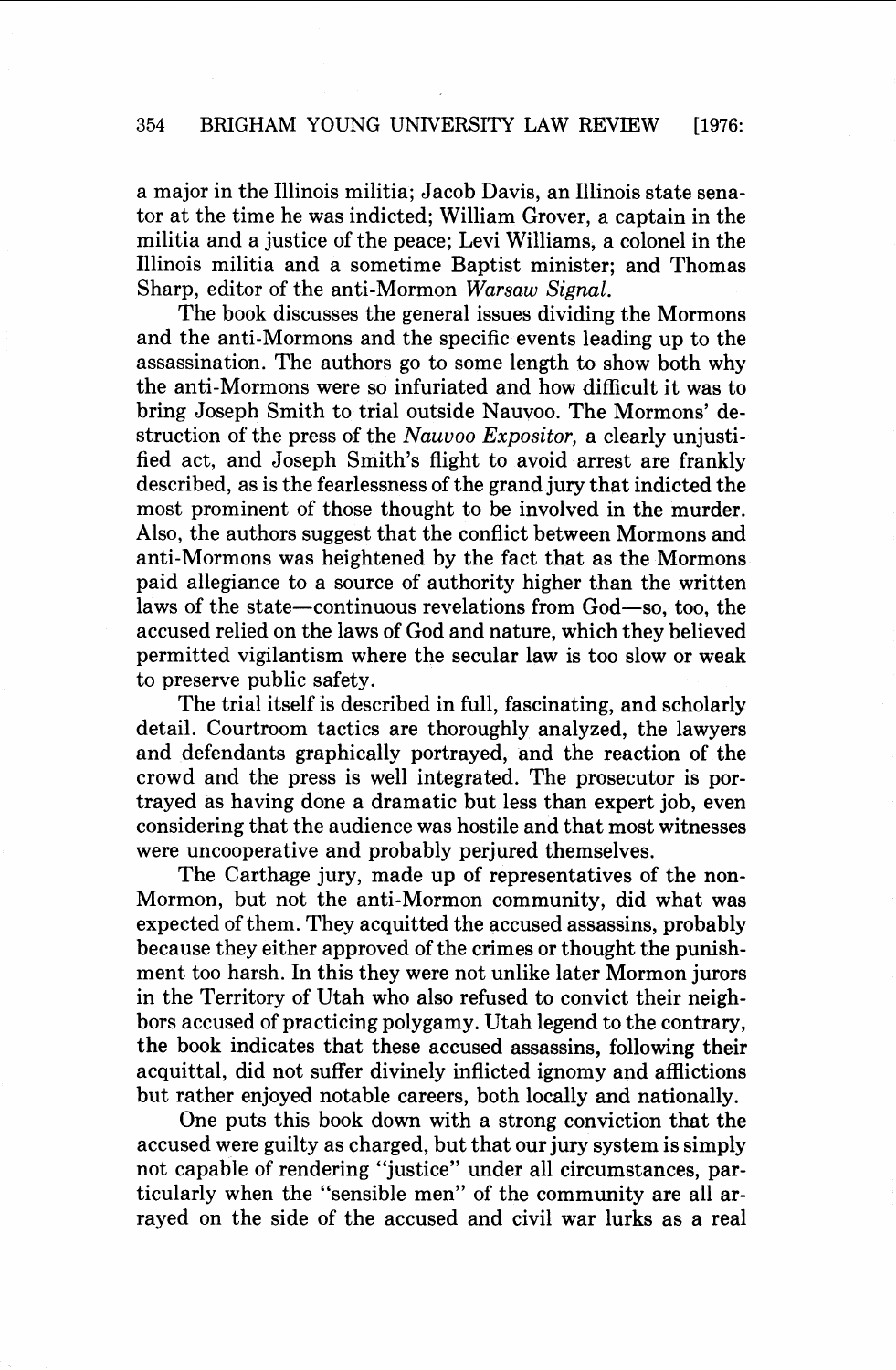possibility if a guilty verdict is returned. Nor did the Mormons expect otherwise. Fearing further bloodshed and doubting the possibility of a fair trial, they refused to cooperate in the prosecution, even to the point of hiding from process servers. After the assassinations, the Mormons' only choice was to leave Illinois as they had fled Missouri and Ohio some years earlier. Later, when they could run no further, the Mormons would learn that in America the State decides the permissible bounds of religious worship, and although those bounds are quite broad as to religious belief, they are really quite restricted as to religiously motivated actions.

President Oaks and Professor Hill have written a superb book. Scholarly, dispassionate, detailed, persuasive and thoroughly documented, this study integrates all the findings of recent scholarship; at the same time, it is free from religious cant and special pleading. The narrative is based on an extraordinary amount of research and considerable imagination. Their style is clear and free from legal jargon. Their purpose is understanding rather than blame-placing and in this they achieve admirably.

One wishes the authors had gone even further, however, in their analysis of jury behavior in contemporary, though perhaps less dramatic, murder trials in Illinois. Such an analysis would have helped the reader to determine whether the Carthage jury behavior was typical or unusual. Also, one is left wondering what the impact of this trial was on Mormon expectations of the role of law in their own community. Did the trial of the accused assassins, for example, encourage the Mormons to settle their disputes within their own institutions? Did it contribute to Brigham Young's lasting hostility towards lawyers generally? Was it one of the primary reasons for the Mormons' negative attitude toward many American political institutions during the years that followed? Conversely, did the acquittal render the attitude of the non-Mormon residents any more favorable towards the Mormons who remained in Illinois? Did it contribute to the image of Mormons as a persecuted minority? One also wonders why Mormons later came to believe that God had severely punished the assassins that the courts failed to convict. These questions are not raised to criticize, for some of them may not be fully susceptible of answers, but rather to suggest the stimulating effect of the book.

In the judgment of this reviewer, *Carthage Conspiracy* ranks alongside Robert Flanders' *Nauvoo: Kingdom on the Mississippi*  and Klaus Hansen's *Quest for Empire* in the field of Mormon

J)